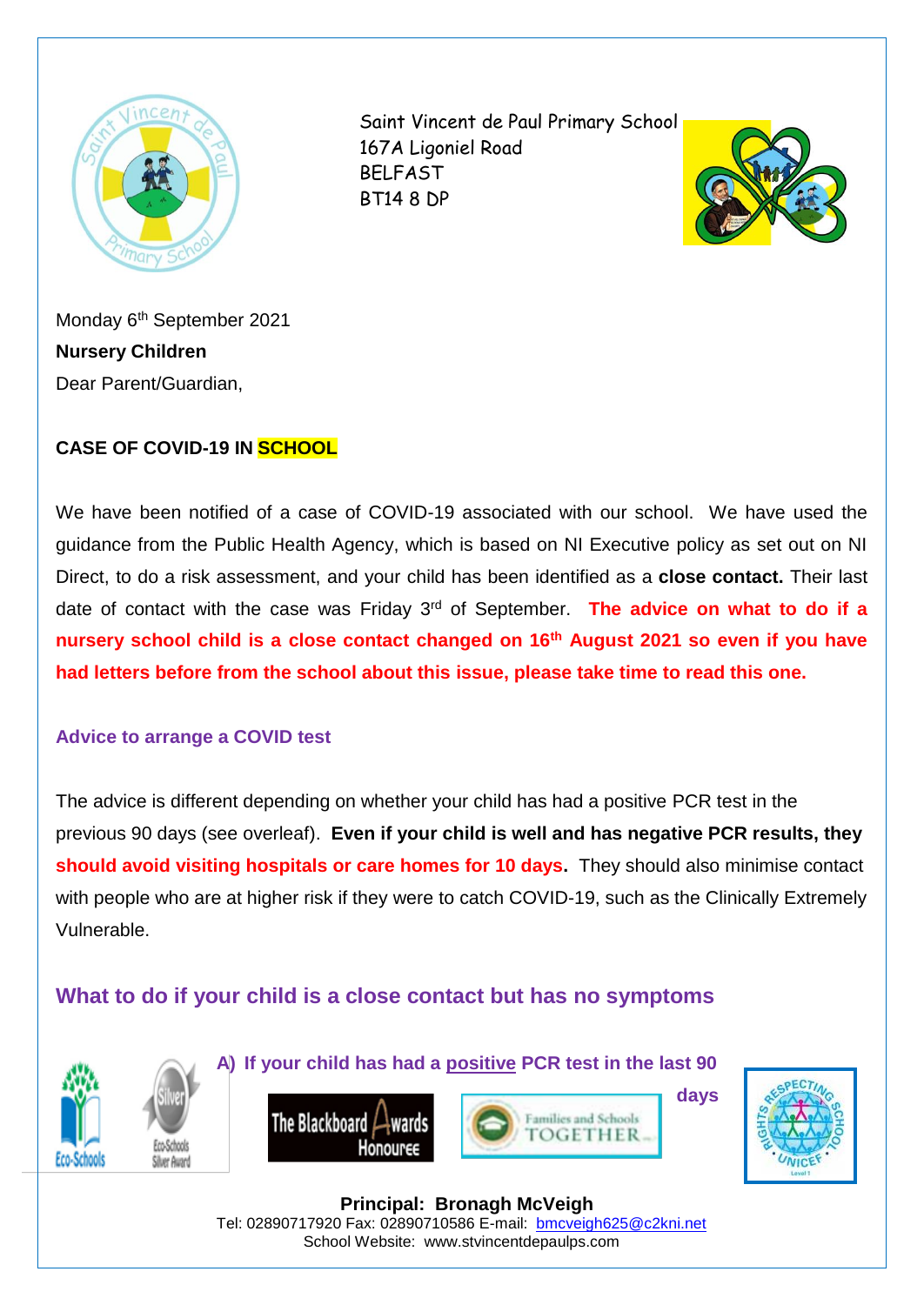**If your child has had a positive PCR test in the last 90 days AND has no new symptoms, you do not need to take any action and your child can continue to attend school.** Retesting is not advised in recently infected people who are well, because PCR tests can continue to find non-infectious parts of the virus for several weeks. However, if your child does develop **new symptoms** your child should stay at home and get a free PCR test as soon as possible. They should self-isolate at home until they get the result of that test.

#### **B) If your child has not had a positive PCR test in the last 90 days**

**We would encourage you to arrange a free PCR test so that if they have coronavirus it can be detected as soon as possible. They do not need to self-isolate awaiting the result.** The rest of the household can carry on with their normal activities as long as all are well. If the PCR test is positive your child should self-isolate for 10 days from the date the positive test was done.

### **How to book a test**

You can book a test online at [www.gov.uk/get-coronavirus-test](http://www.gov.uk/get-coronavirus-test) or by phoning 119. When you are booking the PCR test online, under the section 'why are you asking for a test', please select 'I have been told by contact tracers to get a test.' When asked for a code, please enter **XXXXXXXX.** We are asking you to enter the code as it helps the Public Health Agency to monitor and assess COVID clusters when they occur. While you should still be able to book a test even if you do not enter the code, it helps them if you do.

Tests can be arranged at your closest testing site or by requesting a postal kit which will be sent to your home address. You can choose whichever option is more convenient for you. Going for a COVID test is one of the reasons your child can leave home during the self-isolation period, however, they should not use public transport. Please order a postal test if you do not have private transport to a test site.

# **Positive PCR test results in people who are close contacts**

### **If the test is positive:**

Siluer Ause



A **new** period of self-isolation will begin for your child, for







 **Principal: Bronagh McVeigh** Tel: 02890717920 Fax: 02890710586 E-mail: [bmcveigh625@c2kni.net](mailto:bmcveigh625@c2kni.net) School Website: www.stvincentdepaulps.com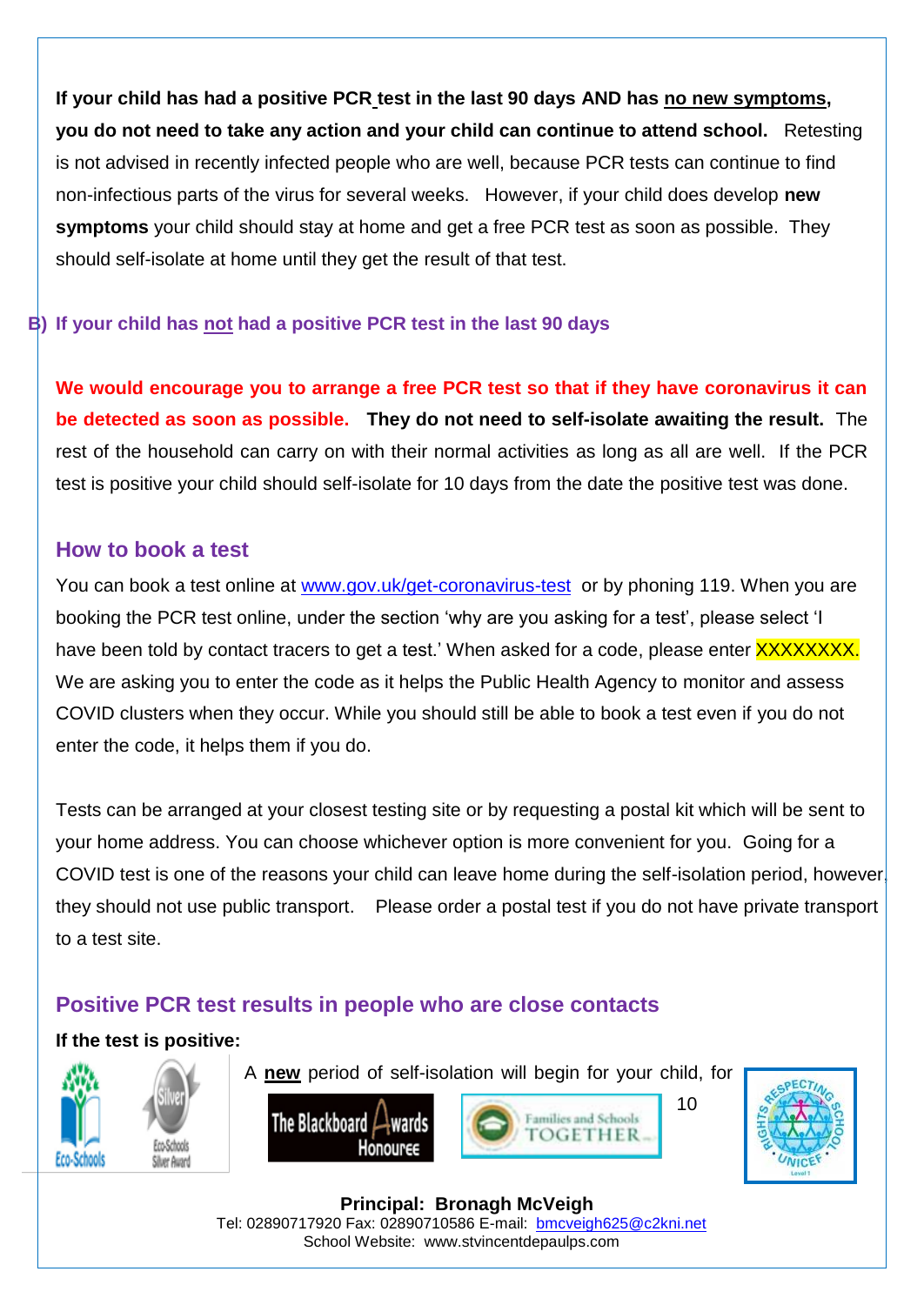days from the date of the test. You will be contacted by the PHA contact tracing service who will ask about the vaccination status of adults in the household to decide whether they need to selfisolate, identify other contacts and provide you with advice about what to do next. If your child is well at the end of the period of self-isolation, then they can return to usual activities.

# **What to do if your child develops symptoms of COVID 19**

The most common symptoms of COVID-19 are recent onset of:

- new continuous cough and/or
- high temperature and/or
- a loss of, or change in, normal sense of taste or smell (anosmia)

Please book a free PCR test, **even if an earlier one was negative**. Your child should stay at home and self-isolate until you receive the result. Please see [Coronavirus \(COVID-19\): self](https://www.nidirect.gov.uk/articles/coronavirus-covid-19-self-isolating)[isolating | nidirect](https://www.nidirect.gov.uk/articles/coronavirus-covid-19-self-isolating) for guidance on whether other people in your household also need to self-isolate while you are waiting for your child's PCR result.

# **How to stop COVID-19 spreading**

There are things you can do to help reduce the risk of you and anyone you live with getting ill with COVID-19:

- **Please get vaccinated if you are eligible and haven't already done so**
- wash your hands with soap and water often do this for at least 20 seconds
- use hand sanitiser gel if soap and water are not available
- wash your hands as soon as you get home
- cover your mouth and nose with a tissue or your sleeve (not your hands) when you cough or sneeze
- put used tissues in the bin immediately and wash your hands afterwards

### **Further information**

For further information, please see the NI Direct website [Coronavirus \(COVID-19\): self-isolating |](https://www.nidirect.gov.uk/articles/coronavirus-covid-19-self-isolating)  [nidirect](https://www.nidirect.gov.uk/articles/coronavirus-covid-19-self-isolating) the Public Health Agency website<https://www.publichealth.hscni.net/covid-19-coronavirus>



or contact NHS 111. If your child feels unwell and you are worried about



their



 **Principal: Bronagh McVeigh** Tel: 02890717920 Fax: 02890710586 E-mail: [bmcveigh625@c2kni.net](mailto:bmcveigh625@c2kni.net) School Website: www.stvincentdepaulps.com